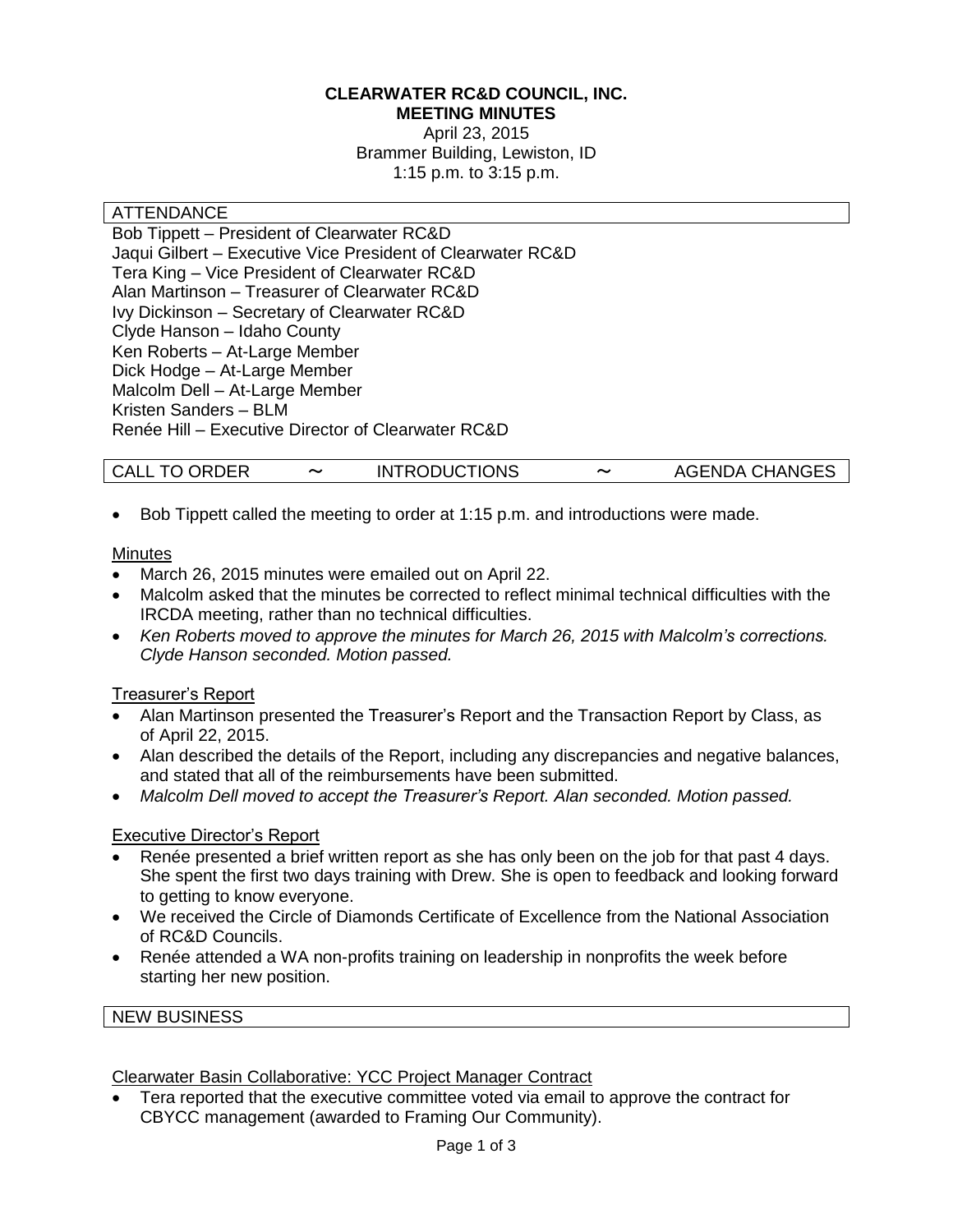- FOC has been doing outreach to generate applicants for the YCC crews
- Working with Weitas Creek Outfitters to set up a work incentive award trip for YCC
- Nez Perce Tribe says they will pay wages for up to 3 tribal members who make it through hiring process

## Idaho Firewise Garden Assistant Contract

- Ivy presented the scope of work (in packets) for a new Idaho Firewise Garden Assistant contract
- It is a short-term contract, with a limited number of hours associated with it. Total award is \$3,840.00. Contract falls under the requirement for a formal RFP/RFQ, so Idaho Firewise is recommending that it be awarded to Sarah Parks.
- Contractor will be hired as a laborer to assist Brett with garden maintenance
- *Malcolm Dell moved to approve the Garden Assistant contract award to Sarah Parks. Dick Hodge seconded. Ivy Dickinson abstained. Motion passed.*

#### Idaho Firewise College of Western Idaho Internship

- Ivy reported that Idaho Firewise would like to offer an internship opportunity in conjunction with College of Western Idaho (CWI) that will be based out of the botanical garden in Boise.
- CWI has an internship requirement as part of their 2-year horticultural program. This opportunity would fulfill that requirement
- Will pay a stipend of \$1,000 for 100 hours completed.
- Would like to bypass need for a professional services agreement by compiling appropriate justification documentation recommended by the Non-profit Risk Management Center
- Jacqui asked Alan if this would affect our audit. Alan did not think so.
- *Clyde Hanson moved to approve providing organizational support for the Idaho Firewise CWI Internship pending the compilation of appropriate documentation and modification of the Idaho Firewise project agreement. Dick Hodge seconded. Ivy Dickinson abstained. Motion passed.*

#### Office Space

- At several points in the past CRCD has speculated that a larger office space would provide a benefit to the council's projects, and would allow the council to add additional staff member's when/if it makes sense for them to do so.
- Idaho Firewise has recently approached the council to say that they are interested in potentially sharing an office space with the council
- Ivy and Renée toured and priced out several local options potentially available, and found that there is a cost effective option available in the same building that the CRCD currently has an office in for \$325/month (approximately 3 times larger than current office)
- Idaho Firewise would be willing to contribute \$110/month towards rent, but cannot commit to contributing beyond 09/30/2016.
- Alan reported that we budgeted for more than enough to cover any rent increases this year (even if Idaho Firewise couldn't contribute, CRCD could afford it)
- *Ken Roberts moved to approve renting the larger office space. Malcolm Dell seconded. Motion passed.*

## OLD BUSINESS

#### Selkirk CWMA

- Alan talked to Jeremy Kleinsmith from the IPNF, who says he is interested in pursuing using the CRCD as a fiscal sponsor for FS funds intended for the Selkirk CWMA
- Selkirk CWMA has a meeting coming up tomorrow, if they are interested, Alan will have them fill out a project proposal form.